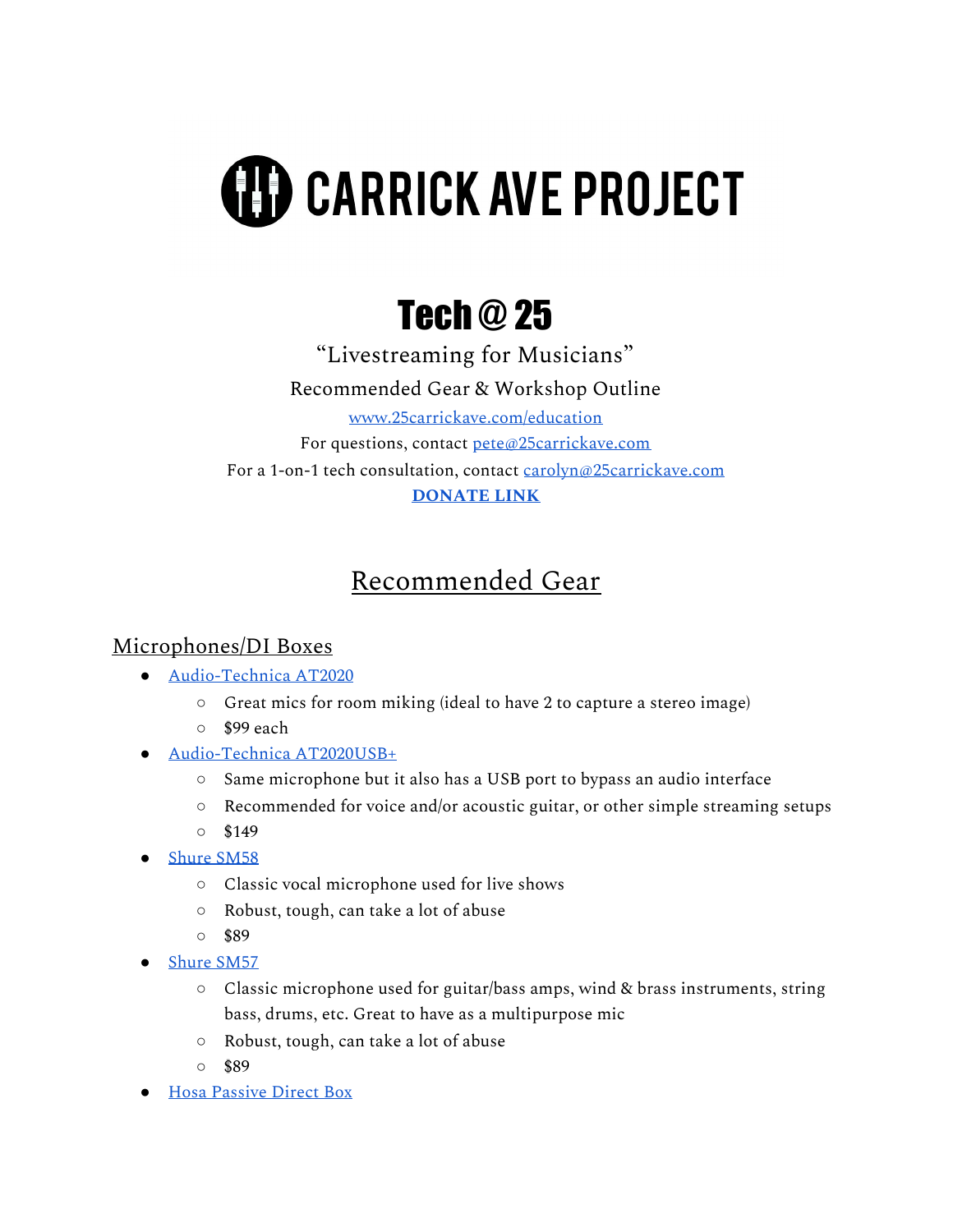- $\circ$  Enables you to turn a ¼" output into an XLR output if needed
- Used every day at live shows for bass, guitar, keyboards, electronics, etc.
- $0$  \$26.95

#### Audio Interfaces

- Presonus [Audiobox](https://www.sweetwater.com/store/detail/AudioBox25--presonus-audiobox-usb-96-usb-audio-interface-25th-anniversary-edition?mrkgadid=3341928406&mrkgcl=28&mrkgen=gpla&mrkgbflag=0&mrkgcat=studio&recording&&acctid=21700000001645388&dskeywordid=92700046937640630&lid=92700046937640630&ds_s_kwgid=58700005287223859&ds_s_inventory_feed_id=97700000007215323&dsproductgroupid=373165020894&product_id=AudioBox25&prodctry=US&prodlang=en&channel=online&storeid=&device=c&network=g&matchtype=&locationid=9005938&creative=353504443384&targetid=aud-994727058685:pla-373165020894&campaignid=2005754838&gclid=CjwKCAiAzNj9BRBDEiwAPsL0dynzoL3voIpaw42PIVizkMGIBhV6kMrIek3JXuozWK_F47g0mBaeJxoC16wQAvD_BwE&gclsrc=aw.ds)
	- $\circ$  2 channels with combo jacks that accepts both XLR &  $\frac{1}{4}$ "
	- Plugs in via USB
	- \$99
- [MOTU](https://www.sweetwater.com/store/detail/M2--motu-m2-2x2-usb-c-audio-interface) M2
	- $\circ$  2 channels with combo jacks that accepts both XLR &  $\frac{1}{4}$ "
	- Has an LED screen to monitor signal & RCA outputs in addition to Audiobox features
	- Plugs in via USB
	- $0$  \$169.95
- [Behringer](https://www.sweetwater.com/store/detail/Q802USB--behringer-xenyx-q802usb-mixer-with-usb) Xenyx Q802USB Mixer with USB
	- Small 10-channel mixer (includes a variety of input types, but only 2 XLR inputs)
	- Bypasses the need for an interface because it is an interface itself
	- Good for small setups such as DJs, acoustic guitar/singers, electronics, etc.
	- $\circ$  \$118.99
- **[Soundcraft](https://www.sweetwater.com/store/detail/Sig12--soundcraft-signature-12-mixer-with-effects) 12 Channel Mixer with USB** 
	- Larger 12-channel mixer (variety of input types, including 8 XLR inputs)
	- Bypasses the need for an interface because it is an interface itself
	- Built in FX, EQ, & extra outputs (handy for monitoring yourselves while playing)
	- Good for a band with more than a few inputs
	- This is where an engineer starts to come in someone needs to mix the band while you are playing
	- \$399
- [iRig](https://www.ikmultimedia.com/products/irigstream/?pkey=irigstream)
	- Allows you to plug audio gear into your phone for streaming
	- Very commonly used for DJ livestreams

#### **Headphones**

- **●** Sony [MD-7506](https://pro.sony/ue_US/products/headphones/mdr-7506)
	- \$130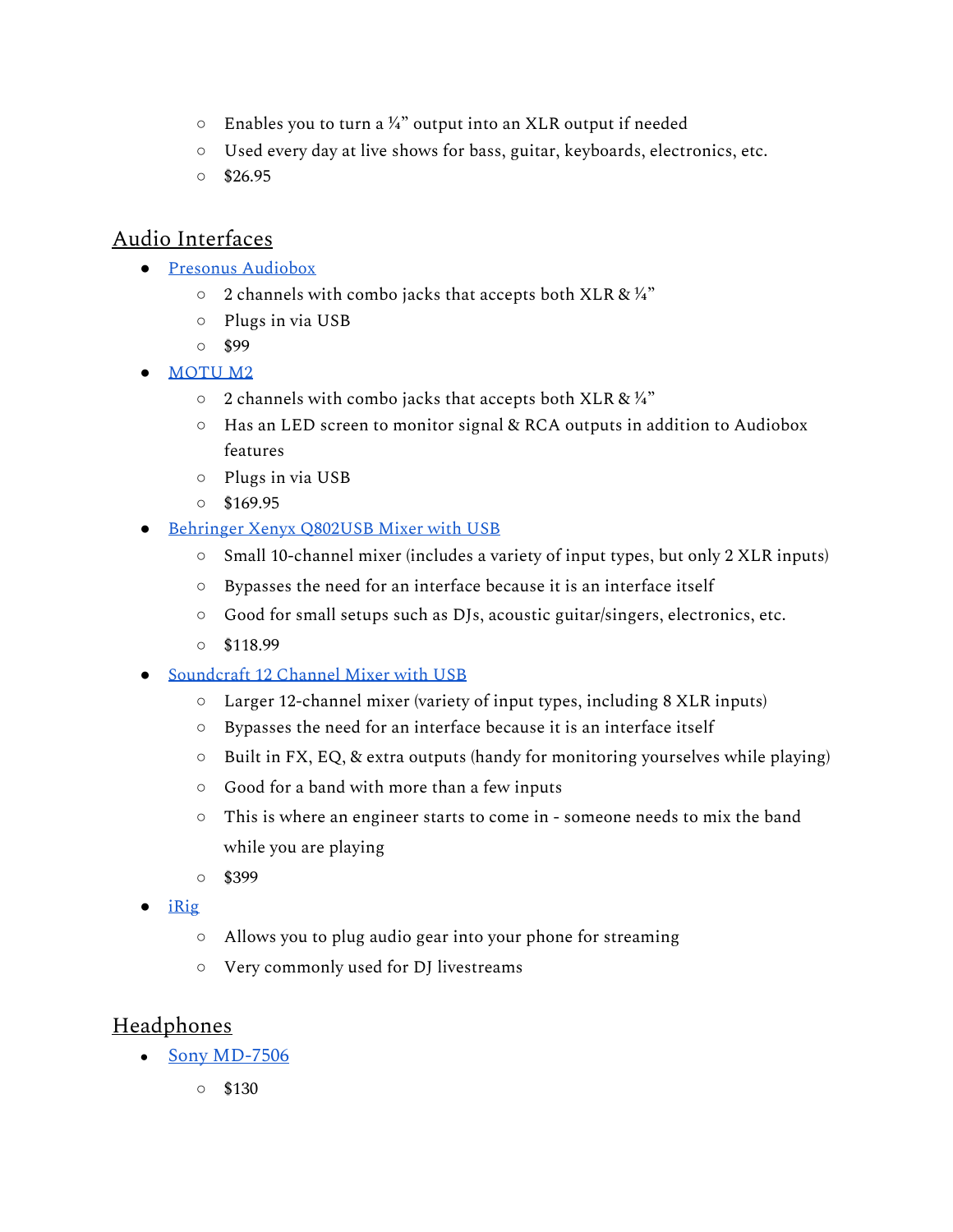- [Audio-Technica](https://www.audio-technica.com/en-us/ath-m50x) ATH-M50X
	- $\circ$  \$150
- [Sennheiser](https://en-us.sennheiser.com/hd-280-pro) HD 280
	- $\circ$  \$100

#### [Ableton](https://www.ableton.com/en/trial/) Live 10 90-Day Trial

### Workshop Terms/Notes

- Monitoring Listening to audio to check quality of a single source or mix
	- Check to make sure each line is working & avoid distortion in signals (both in recording & live)
	- Headphone output every mixer has a headphone output to monitor audio
	- Solo switch switch on each interface/mixer channel that enables you to monitor just that signal alone. Allows you to listen to mic placement, EQ, distortion, etc that you may not hear in the mix otherwise
- Audio interface
	- a piece of hardware that expands and improves the sonic capabilities of a computer by allowing you to record & playback audio.
	- Most interfaces work the same way, but it's always a good idea to read the manual for the specific one you have
- Gain staging Act of setting audio levels for every incoming audio source.
	- Turn up gain knob until you're hitting about -10db on your meter
	- Make sure you do not 'clip' your input
- Types of Mics
	- Dynamic Does not need phantom or battery power, good at capturing loud sounds & low frequencies, used often for live settings, does not pick up a lot of surrounding noise, most affordable.
	- Condenser Much more sensitive than dynamic, used often in studios or other controlled settings, good for picking up quieter and more complex sounds, requires phantom power (+48v).
- Phantom power DC voltage that is sent through an XLR cable to power condenser microphones. Originally invented so there is no need for a bulky battery to power them. Usually provided by the mixer/console with a +48v button.